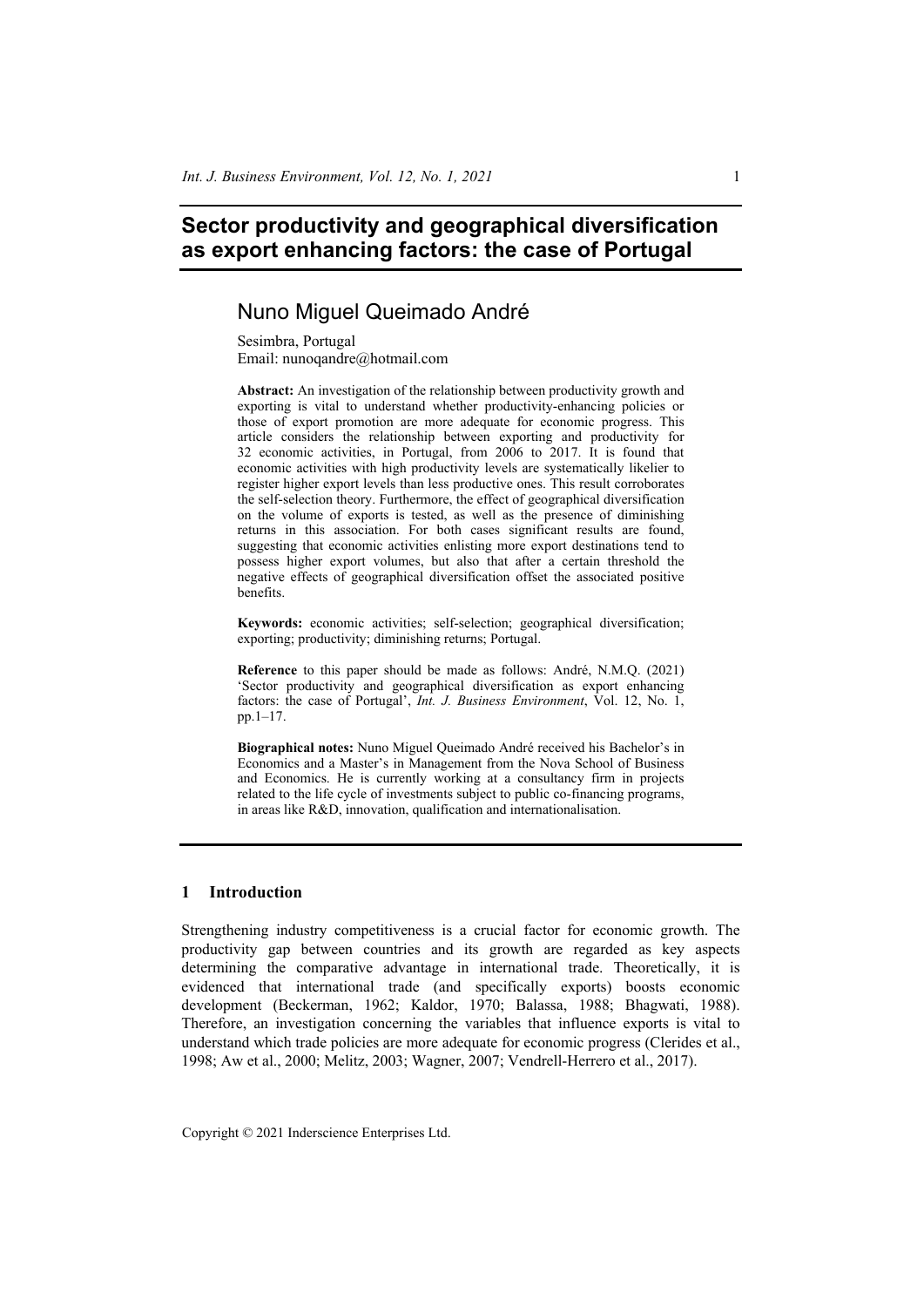Thus, the present study aims to empirically investigate the relationship between export, productivity and geographical diversification, and ultimately to help Portuguese industries develop their competitiveness in foreign markets and become more productive, before commencing to engage in foreign direct investment and become international. As far as I can tell, this seems to be the first work focusing particularly on the Portuguese economy and on a period of financial distress, and hence, these research efforts can enrich the vast literature on firms' internationalisation by filling this gap.

Additionally, one should notice the fact that most studies on this subject relate either the productivity at firm level (Clerides et al., 1998; Melitz, 2003; Yang, 2003; Loecker, 2007; Love and Mansury, 2007; Wagner, 2007; Vu et al., 2016; Gomes et al., 2017; Newman et al., 2017; Vendrell-Herrero et al., 2017) or the productivity of general manufacturing or services sectors (Bernard and Jensen, 1999; Ayadi and Matoussi, 2014; Sharma and Mishra, 2011) with exporting activity, and that there does not exist a vast literature that tests this relationship using macro-data for specific economic activities, rather than company level or merely vast cluster sectors. For instance, Polder et al. (2009) refer the lack of studies contemplating macro data from both manufacturing and services industries.

Nonetheless, as pointed out by Eaton et al. (2012), despite the fact that treating heterogeneous individual companies as points on a continuum permits an abundant number of convenient implications, these models possess several relevant limitations:

- 1 shocks to individual firms do not have an aggregate effect
- 2 it might be unreasonable to assume a continuum when there is a small number of companies (frequently zero) engaged in exporting
- 3 finite solutions for aggregates require restrictions on parameter values that may be inconsistent with the data.

Arkolakis et al. (2010), that postulate that micro-level data must be combined with macro models to have a significant impact on the estimates of gains from trade, further emphasise the limitations associated with the use of micro-level data on recent international trade literature.

Therefore, one of the contributes of this study is the establishment of a relationship between exports and productivity, utilising disaggregated macro inputs, thus eliminating pertinent criticisms attributed to this line of literature.

An additional contribution of this research is the study of the relationship between export destination and exports volume, at sector level. As referred by Cieslik et al. (2012), there does not exist on international marketing and business literature a complete base knowledge concerning current trends on geographic diversification, a fact that impedes the advancement of our understanding on this subject and, therefore, that hinders the ability to produce significant managerial and political recommendations.

Besides, the still embryonic research stream addressing this subject has produced conflicting empirical results (Boehe and Jiménez, 2016). For instance, there have been uncovered both linear (Dhanaraj and Beamish, 2003) and curvilinear (Aulakh et al., 2000) relationships between geographical diversification and export intensity, as well as a positive effect on sales (Hirsch and Lev, 1971) or cash flow stability (Shaver, 2011). Hence, the shape of the relationship between the volume of exports and geographical diversification seems to remain obscure, requiring further investigation.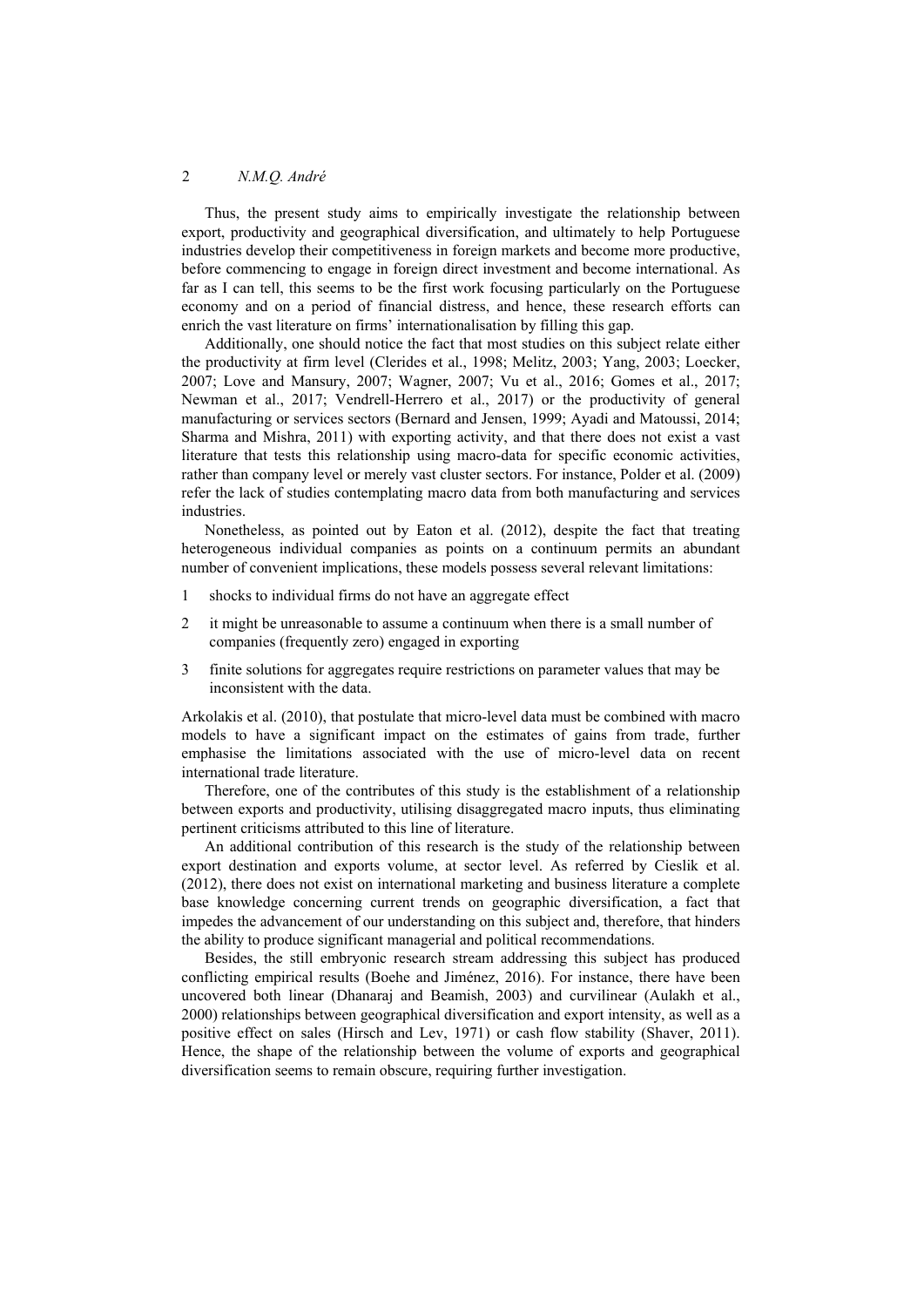In addition, as referred by Shaver (2011), the study of export diversification naturally soothes the majority of the shortcomings identified in recent internationalisation literature by Verbeke and Brugman (2009), since it focuses on one element of the value chain (sales), it restricts itself to one internationalisation entry mode (exporting) and it concentrates on one internationalisation motive (market-seeking).

Moreover, this study is very relevant because in order to face the recent crisis the Portuguese government utilised a policy that stimulated and incentivised exporting and tried to attract more foreign direct investment. Thus, the extent to which the productivity of Portuguese industries influences their capacity to compete in international markets and their export behaviour merits academic and scholarly attention, because it is vital to assess if the policies in place are the most effective ones to achieve economic growth.

Furthermore, the choice of the specific case of Portugal is justified because of concerns associated with the inferior degree of productivity of Portuguese industries compared to other European economies (Alves, 2017) and the acknowledgement that if they become more productive, they could improve their involvement on international activity, which has consistently been one of the main objectives of Portuguese authorities in order to increase the external competition of the country's lagging economy. Therefore, it is important to identify the main factors that drive Portugal's economic growth, so that more effective policies can be drawn (Andraz and Rodrigues, 2010), both for the Portuguese economy and for nations with similar economic structures and financial problems. In this way, the predominant influence of this project is to deliver a response to the discussion 'How can Portuguese industries become more productive and increase their exports volume?'.

The paper is organised as follows. In Section 2, I provide a review of previous literature and I develop hypotheses. To do so, I first resort to the self-selection literature to enlighten the relationship between exports and productivity. Afterwards, I make use of further research to describe the relationship between geographical diversification and performance and I apply these concepts to the specific case of Portugal. In Section 3 of this study, I describe the utilised research methods, and in Section 4, I portray the main findings of the paper. Finally, in Section 5, I discuss the aforementioned results, the theoretical, governmental and managerial implications of this research, I draw this project's main limitations, and I provide suggestions for future research.

### **2 Literature review and hypotheses**

Nowadays, the pressure for international growth and expansion is being intensified by the increasing rate of globalisation. At the beginning of their internationalisation process, companies lean towards exports, rather than towards foreign direct investment, since this mode of entry entails inferior levels of foreign market acquaintance and of factor engagement (Johanson and Vahlne, 1977). Moreover, literature focusing on the link between economic performance and international trade has highlighted that an orientation towards exports is frequently linked to superior levels of GDP growth, and it is even argued by many scholars that emerging countries pursuing export strategies usually out-perform others implementing import-substitution policies (Havrylyshyn, 1990; Feenstra, 1995; Edwards, 1998). Thusly, it is very relevant to study the role of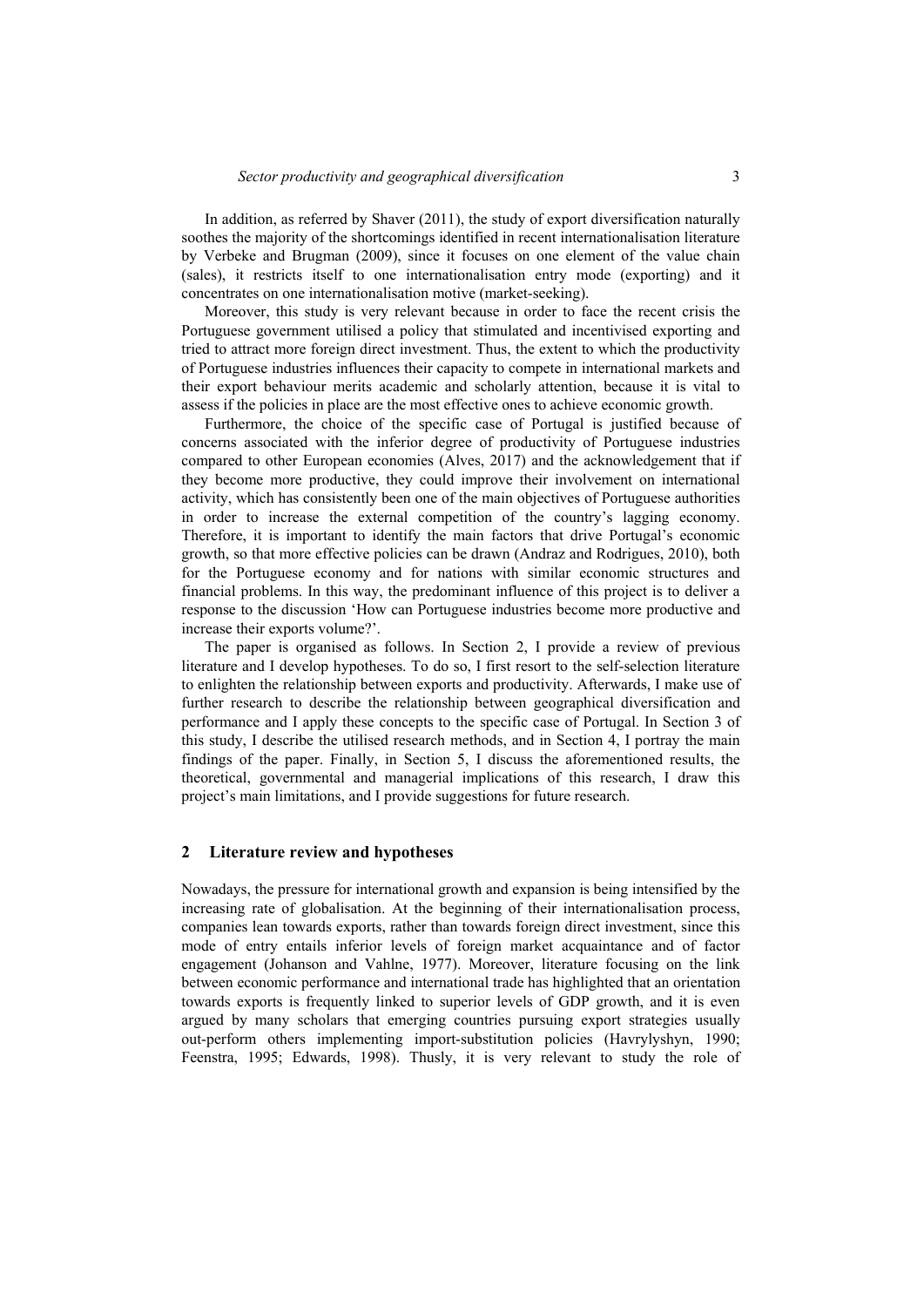international trade, and more specifically of exports, in economic growth and on firm performance.

In this way, there is a vast literature that attempts to explain the relationship between exports and productivity. For instance, departing from the premise that entering export markets involves fixed costs, it is posited that relatively more efficient companies alone manage to export (Clerides et al., 1998; Helpman et al., 2004). Costs associated with market research and the development of new marketing strategies, negotiating with further associates, contracting employees skilled in leading offshore chains, setting up additional distribution and transportation grids, adapting the domestic product range to foreign consumption, must be incurred by companies contemplating entry into foreign markets. Solely the companies with marginal costs low enough can generate the profits necessary to compensate said costs. Therefore, exporting firms tend to be more productive because their productivity levels are higher in the first place. This theory is known as the self-selection model.

This line of thought is also in accordance with the export literature on the resource-based view (RBV) theory (Lafuente et al., 2015; Peng, 2001), since companies are regarded as 'packages' of varied and diverse resources utilised to attain and preserve comparative advantage (Barney, 1991; Wernerfelt, 1984). As a matter of fact, the research developed by Bloodgood et al. (1996) found that the uniqueness of resource bundles of certain companies helps explain their higher levels of productivity. In this way, it is logical to hypothesise that a company's capabilities and resources also influence productivity and, consequently, international sales.

Hence, it would be fair to expect solid signals of self-selection into foreign markets, and, in fact, empirical evidence seems to bear this out. For instance, a study developed by Wagner (2007) found staggering evidence of this mechanism: relatively more productive companies are consistently more prone to engage in exporting. Moreover, this result also seems to be corroborated by the studies of Bernard and Jensen (1999), Melitz (2003), Aw et al. (2000), and Gomes et al. (2017). Therefore, the following hypothesis is drawn:

Hypothesis 1 Economic activities with higher levels of productivity tend to possess a higher volume of exports.

Additional literature on the internationalisation topic, like Loecker's (2007) work, evidenced that the exports volume and the number of destinations are positively associated: as firms start to diversify their export destinations to countries where the psychic distance is low (Johanson and Vahlne, 1977), a higher number of export destinations seems to result in an increased volume of international sales. This relationship is probably due to the fact that, firstly, amplifying commercial activity within the same region of origin allows for the exploitation of similarities in market behaviour and managerial knowledge across territories, which lessen marginal costs of eventual adaptations (Boehe and Jiménez, 2016). Secondly, increased multinationality allows for wider access to foreign product innovation and technological knowledge, more varied international networks to face domestic competition, economies of scope and of scale, reduced impact of domestic economic and business fluctuations, the possibility to take advantage of differences in factor costs between countries, price discrimination, improved cross-subsidisation, and arbitrage potential with wider geographic amplitude, among many other advantages (Kogut, 1985; Benvignati, 1987; Grant, 1987; Gomes and Ramaswamy, 1999; Contractor et al., 2003).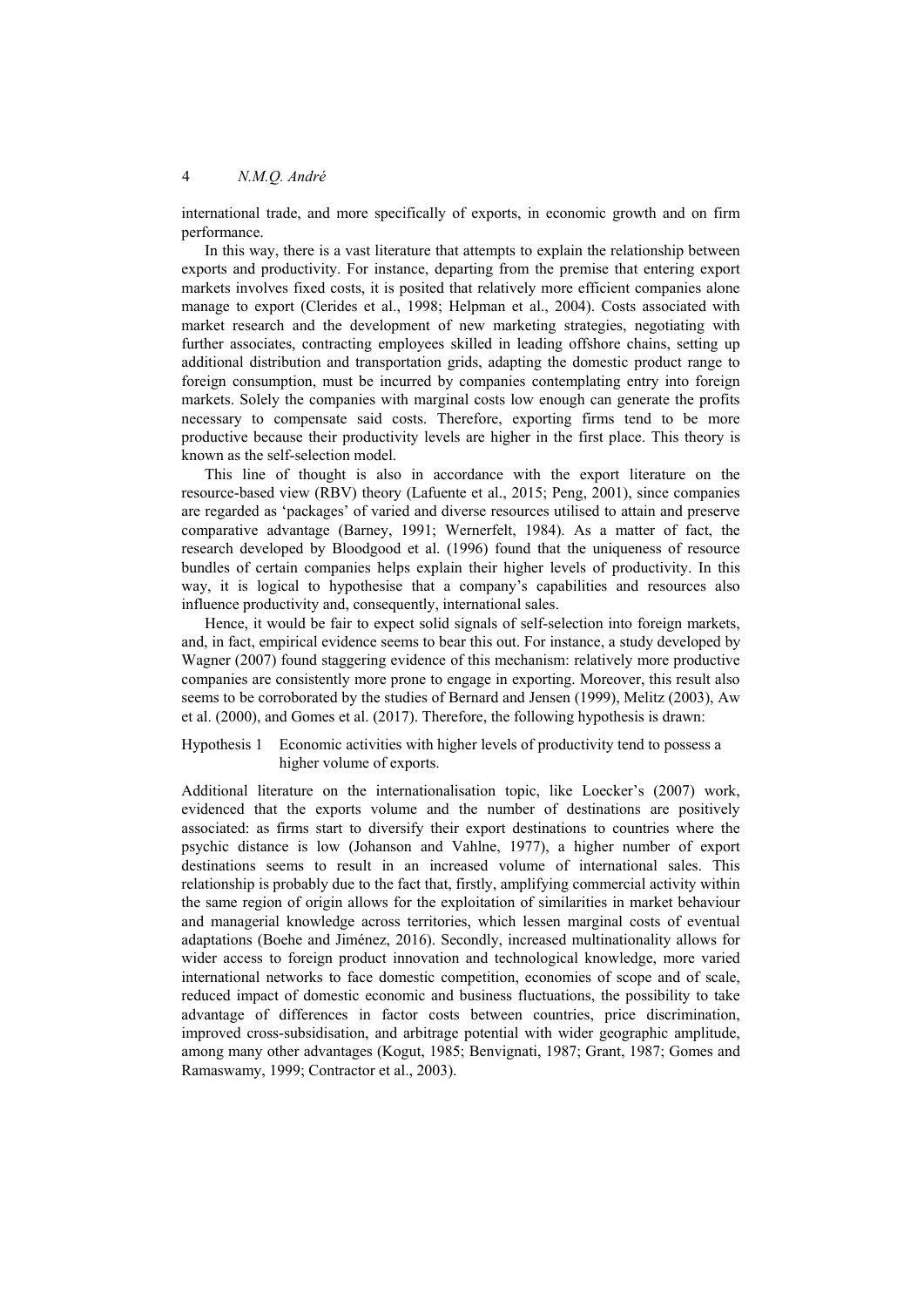Furthermore, Herzer and Nowak-Lehmann (2006) argue that export diversification is the most efficient therapy for periods of financial crisis, uncertainty and fluctuations, since it avoids the flaws of export concentration. For example, fluctuations in sales volume, unreasonable prices, volatility of exchange rates and investment risks can be prevented by utilising this strategy.

The Asian 'Tigers' are the proof of the vital role of geographical diversification: the adoption of policies of this nature provided fruitful economic returns for these countries. Research on this topic demonstrated that multinationality aided in reducing exposure to trade erosion and external shocks and in bolstering export performance and general economic growth (Abouellial and Dioquino, 2015).

However, the works that postulate this positive relation also identify numerous reasons as to why the costs related to geographical diversification might offset potential benefits. Grant (1987), for instance, indicates that bounded rationality may hinder managers' capacity to successfully deal with greater complexity linked to multinationality. Thus, he argues that increased multinationality may negatively impact performance. Also, a study developed by Hitt et al. (1997) evidences that a high degree of geographical diversification has a negative effect on performance, as a result of managerial capabilities being overly spread and of coordination problems. For instance, a raise in operational complexities (e.g., logistics and manufacturing) may render an entire system dysfunctional (Levinthal and Warglien, 1999), wiping out the initial benefits from learning and synergistic diversification effects. Following the same line of thought, it is argued that geographical diversification may imply adjustment costs in manufacturing, export marketing mix strategies and logistics, which, in turn, depend on variables such as distance and regulatory environment (Berry et al., 2010; Dow and Karunaratna, 2006; Ghemawat, 2001; Boddewyn et al., 1987). And based on similar arguments, Gomes and Ramaswamy (1999) defend that after a certain degree of geographical diversification, the gains from diversification are counterbalanced by informational and transactional costs. These arguments are corroborated by Contractor et al.'s (2003) research, in which it is found that an extensive level of geographic diversification hampers performance.

This is due to the fact that diversity becomes more difficult to manage when the range of export destinations is too wide, since each country possesses specific economic, geographic, administrative and cultural characteristics (Bartov et al., 1996; Reeb et al., 1998). Therefore, at this stage, expanding to other geographies implies international marketing adjustments and product R&D, as well as modifications in the supply chain and respective logistic, which may greatly increase organisational complexity and, consequently, damage firm performance, by virtue of limited managerial capacity (Boehe and Jiménez, 2016; Ruigrok et al., 2007). For instance, countries from Central America, such as Costa Rica, El-Salvador, Guatemala, and Honduras, practiced diversification policies, but could not conquer economic stability (Stanley and Bunnag, 2001). In this way, it is fair to assume that the positive effect of multinationality on the amount of exports is not always verified with the same intensity (Contractor et al., 2003), and as there are also variables negatively influencing the effect of geographical diversity on performance, one could expect the magnitude of this relationship to be dependent on the number of export destinations.

In sum, I expect a quadratic relationship between the volume of exports and the degree of geographical diversification. The slope should increase at first because of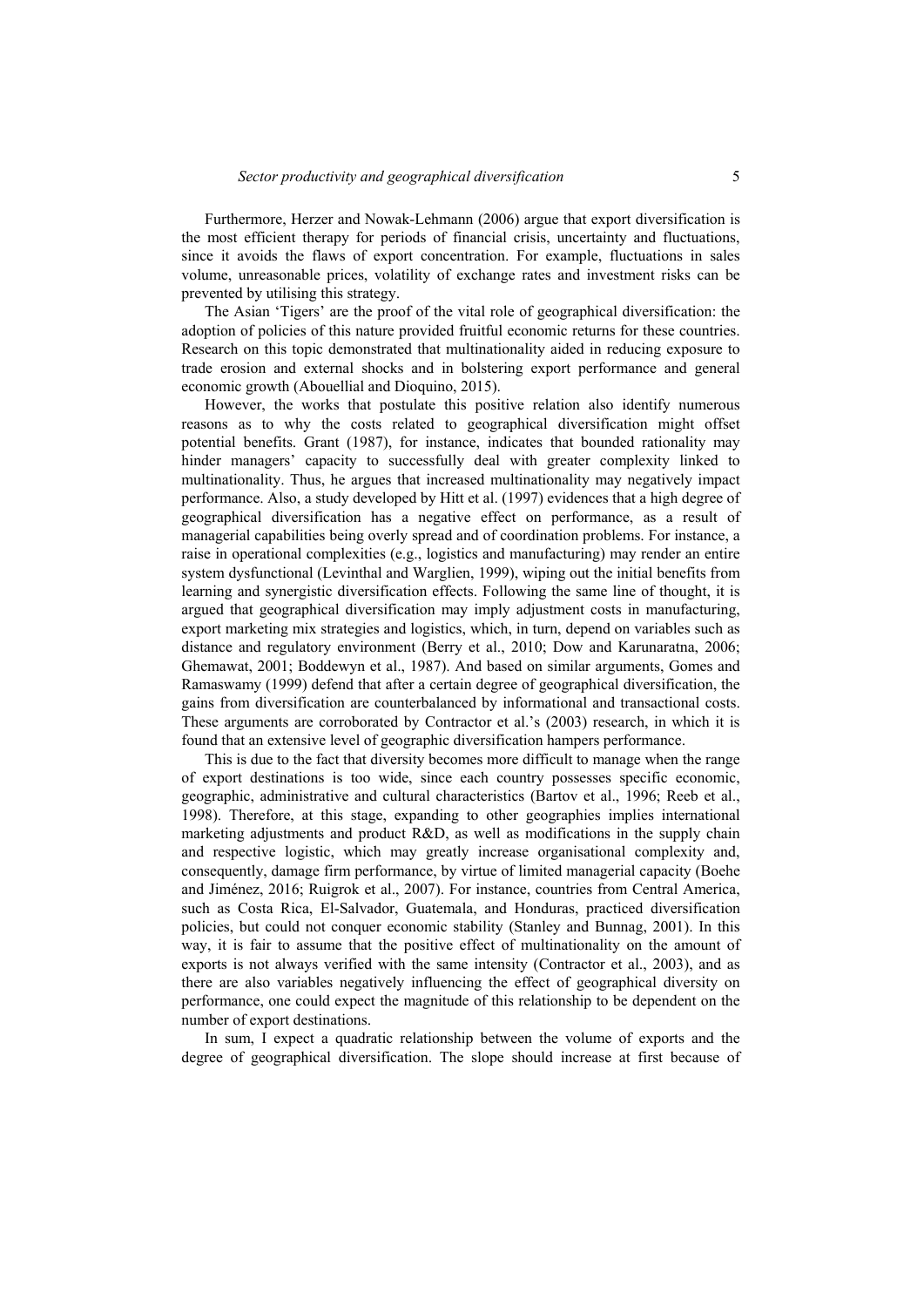synergistic and diversification effects, and then decrease, in an advanced stage, as a result of amplified adaptation and complexity costs. Hence, it is expected that:

Hypothesis 2 The relationship between the degree of geographical diversification and the volume of exports displays an inverted U-shaped pattern.

Figure 1 summarises the relationships established in the aforementioned hypotheses:

**Figure 1** Theoretical framework and hypotheses



# **3 Data and research methods**

## *3.1 The data*

To test the hypotheses mentioned in the Literature Review, data from *Instituto Nacional de Estatística* (INE) was utilised. INE is the central body of production and diffusion of official statistics in Portugal. This institution resorts to both the Intrastat (a monthly inquiry and a permanent system of statistical collection employed in the European Union) and the *Documento Administrativo Único* (a document that is necessarily presented by companies and individuals to the Portuguese customs during the act of exporting and importing) to obtain figures for the trade of goods and services between Portugal and other countries.

The dataset is appropriate to test the relationship between exports, productivity and geographical diversification, since, after excluding variables with missing values:

- 1 it covers a wide period (from 2006 to 2017)
- 2 it considers 197 countries
- 3 it comprises figures for a vast number of economic activities, from both manufacturing and services industries.

# *3.2 Measures*

# *3.2.1 Dependent variable*

This study examines the effect of productivity and geographical diversification on the volume of exports. Thus, the dependent variable is the volume of exports.

*Exports* are the annual Portuguese exports value of goods and services, divided by destination country, economic activity and year. The availability of complete data in INE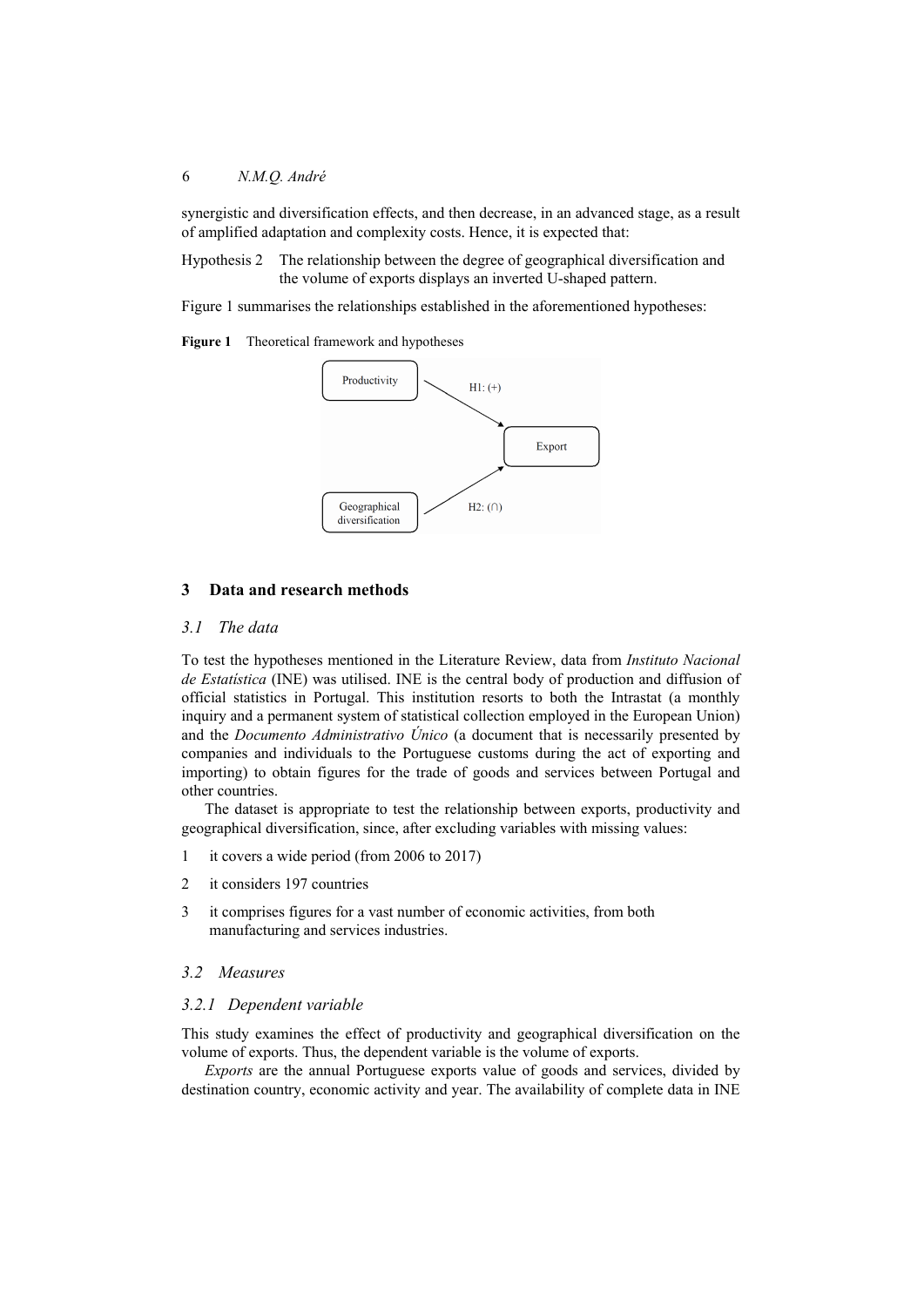narrowed the number of examined economic activities (the 32 analysed economic activities are presented in annex – Table A1) and years (from 2006 to 2017). Despite this limitation, it was still possible to obtain figures for a vast and significant dataset.

Afterwards, the yearly export value for each economic activity was obtained by summing up the value of exports for each year and economic activity for all countries.

#### *3.2.2 Independent variables*

To measure productivity the variable *apparent labour productivity*, measured in  $t - 1$ , was utilised. According to INE, it corresponds to the annual Portuguese value of the contribution of the labour factor, measured by the added gross value generated by each worker at service. Figures are divided by economic activity and year (2005–2016 was the considered period) and measured in euros. Since the variable 'exports' only possesses 32 economic activities, only those were kept for this variable.<sup>1</sup>

To obtain figures for the *number of export destinations*, the same methodology utilised by Ramaswamy's (1993) was applied to count the number of countries that registered an export value larger than zero concerning each economic activity and year.

Dummy variables were included to represent the examined years and economic activities.

A data profile of all relevant variables included in the model is presented in Table 1.

| Variable                                 | Obs. | Mean             | Std. deviation   | Min.     | Max.          |
|------------------------------------------|------|------------------|------------------|----------|---------------|
| Export value,                            |      | 1,313,698,223.54 | 1,247,362,672.04 | 0.00     | 6,048,271,735 |
| $Ln((Export value + 1)$                  |      | 19.26            | 4.14             | 0.00     | 22.52         |
| Number of export<br>destinations,        | 384  | 106.40           | 53.49            | 0.00     | 172.00        |
| Productivity <sub><math>t-1</math></sub> |      | 61,057.38        | 108,927.42       | 8.332.05 | 761,140.84    |
| $Ln(Productivity_{t-1})$                 |      | 10.38            | 0.94             | 9.03     | 13.54         |

**Table 1** Descriptive statistics of all relevant variables included in the model

#### *3.3 The sample*

Figure 2 shows the evolution of the total exports value and of the average number of export destinations of the studied economic activities. While in 2006 the total export value of the studied economic activities was about 35 billion euros, by 2017 it was about 54 billion euros, which represents an increase of approximately 54%. By performing a similar analysis to the number of export destinations, it can be seen that the figures for this variable have been constantly increasing, except for the year of 2007. There were, on average, 92 export destinations for the studied economic activities in 2016, while in 2017 there were almost 116, an increase of approximately 26%.

These results seem to indicate that recent globalisation trends (e.g., born global firms) and public policies (e.g., Portugal 2020) encouraged the entry of firms into exports. Furthermore, they corroborate the increased dependence of the Portuguese economy on exports over the last decade, reinforcing the need to examine the determinants of this variable.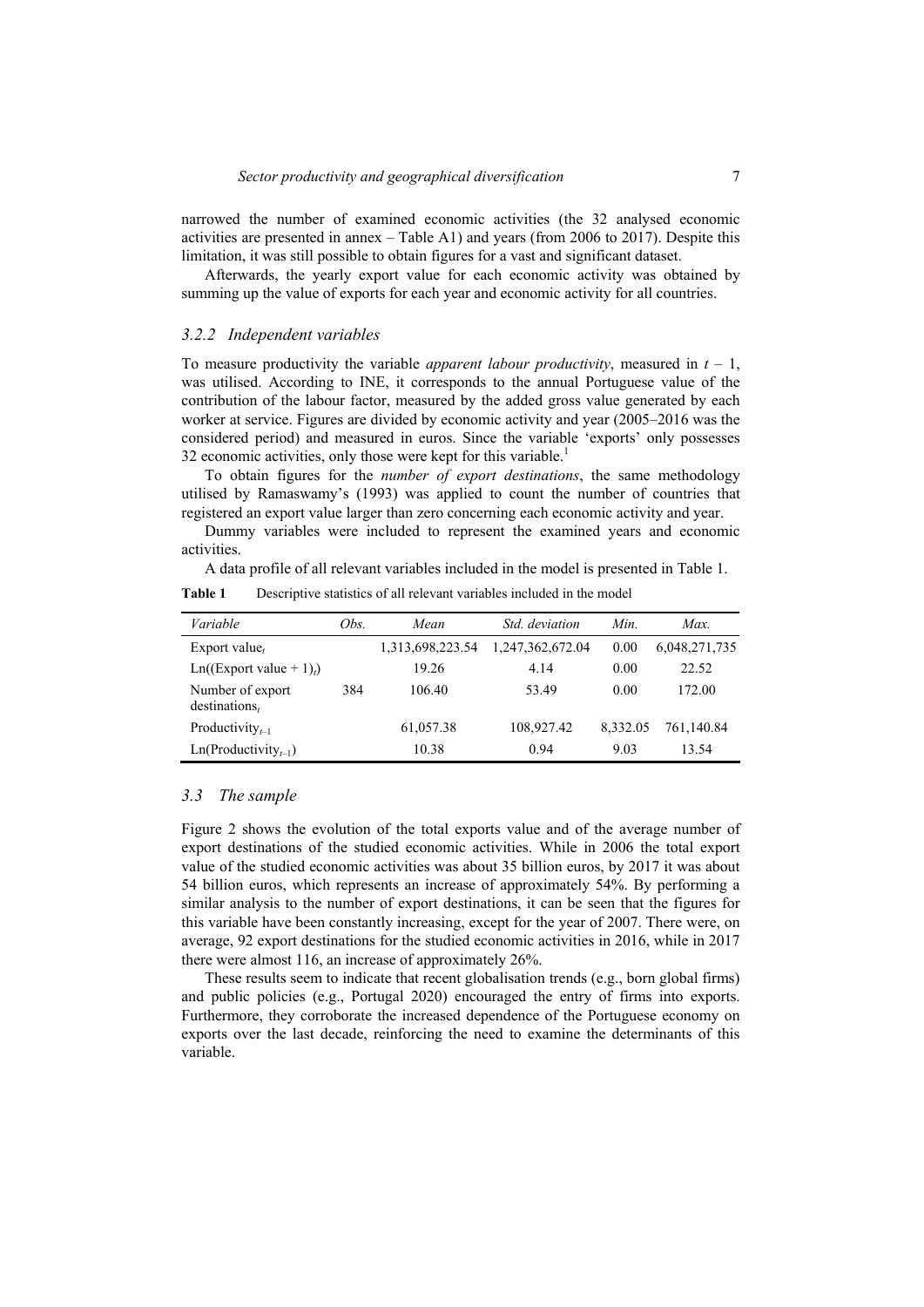**Figure 2** Evolution of the total exports value and of the average number of export destinations of the studied economic activities (see online version for colours)



#### *3.4 Analytical strategy*

Firstly, in order to be able to interpret the coefficient of the variables *Exports* and *productivity* as a percentage, a logarithmic transformation was performed. This step was also introduced to reduce heteroscedasticity and hence enhance estimation accuracy because there were big differences in the distribution of the data. And, regarding the variable *exports*, as there were some economic activities that did not register any international sale in some years, 1 euro was added to all figures, so that it would be possible to perform the ln transformation.

Moreover, to address the quality criteria for international diversification research of Verbeke and Brugman (2009) and deal with potential sources of endogeneity, which can bias estimation results, this study also introduces some econometric steps aimed at minimising this subject.

For instance, as for potential omitted variable bias, by resorting to year fixed effects, I control for overlooked heterogeneity across periods, which might be caused by, for instance, an overall preference between exports or national economy for a specific year or unnoticed momentary shocks (e.g., political), amid others. Moreover, following Vu et al. (2016), and Cassiman and Golovko (2011), the model uses sector random effects, taking advantage of the yearly panel structure of the dataset to handle time-invariant unobserved sector heterogeneity.

Furthermore, to address potential reverse-causality, I utilise one-year lagged *productivity*, which makes the model dynamic. In this way, past productivity affects the present volume of exports and not the reverse.

## *3.5 Empirical model*

I start by testing the effect of *productivity* on *exports*. In this way, following Aquilante and Vendrell-Herrero (2019), to test Hypothesis 1, equation (1) was modelled, in which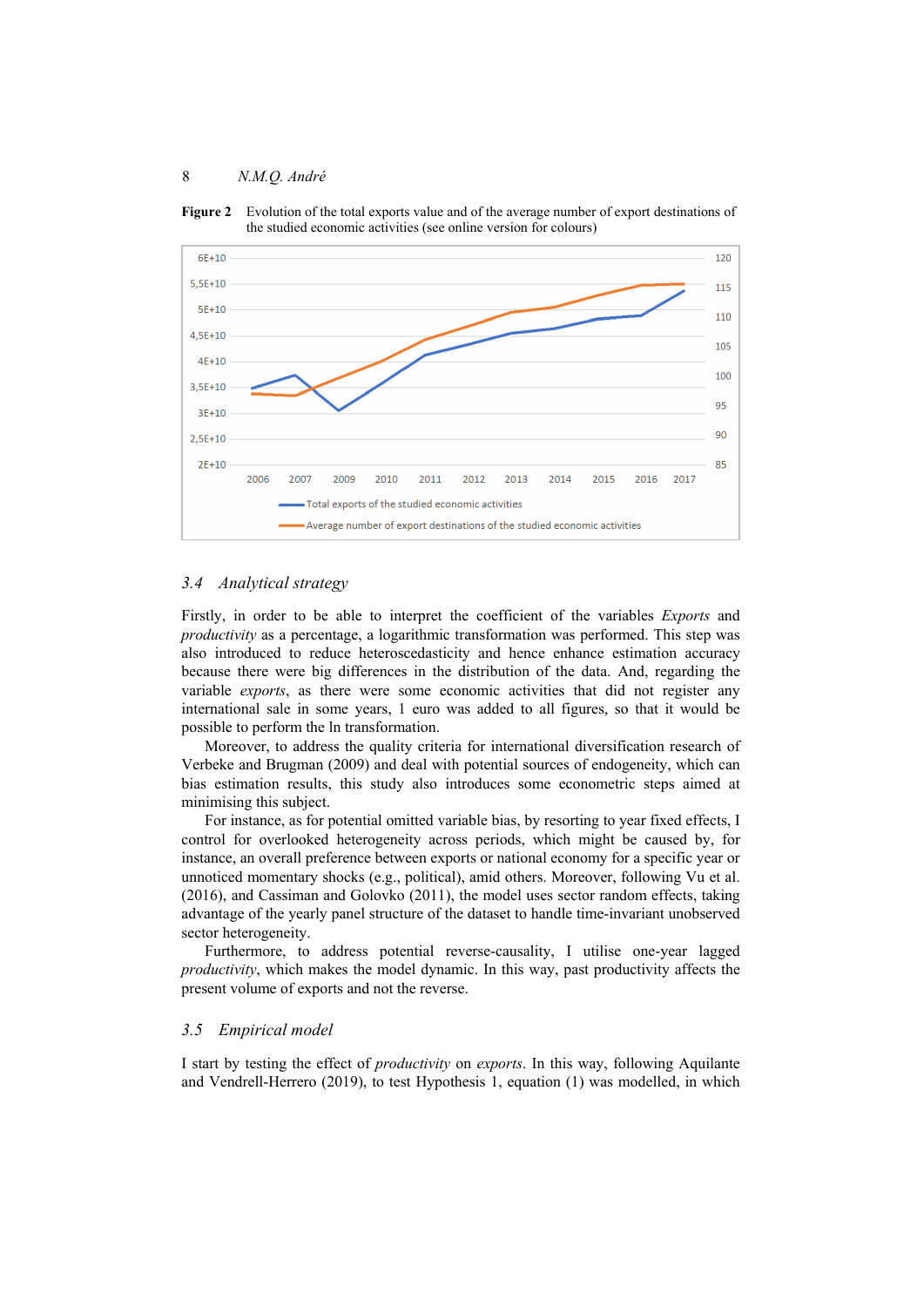the subscript *t* identifies the year of the observation, *i* the economic activity,  $\delta$ *r* represents year fixed effects (FEs), *υi* indicates economic activity dummies/FEs, *υt* refers to time dummies/FEs, and is the error term:

$$
\begin{aligned} \text{Ln}(export\ value_i)_i &= \alpha + \beta_1 * \text{Ln}(\text{Productivity}_{t-1})_i \\ &+ \beta_2 * (\text{Number of export destinations}_{t})_i + \delta_t + v_i + v_t + \varepsilon_{ti} \end{aligned} \tag{1}
$$

Subsequently, to test Hypothesis 2 equation (2) was modelled, in which the subscript *t* identifies the year of the observation, *i* the economic activity,  $\delta$ , represents year fixed effects (FEs), *δi* indicates economic activity dummies/FEs, *υt* refers to time dummies/FEs, and is the error term:

$$
\begin{aligned} \text{Ln}(export value_i)_i &= \alpha + \beta_1 * \text{Ln}(Productivity_{t-1})_i \\ &+ \beta_2 * \left(\text{Number of export destinations}_t\right)_i \\ &+ \beta_3 * \left(\left(\text{Number of export destinations}_t\right)^2\right)_i + \delta_t + v_i + v_t + \varepsilon_{ti} \end{aligned} \tag{2}
$$

## **4 Results**

As previously mentioned, two equations were modelled, utilising sector random effects and year fixed effects with robust standard errors, to test Hypotheses 1 and 2. Results are presented in Table 2.

|                                              | Regression 1 | Regression 2 |
|----------------------------------------------|--------------|--------------|
| $Ln(Productivity_{t-1})$                     | $0.611**$    | $0.625***$   |
|                                              | (0.250)      | (0.242)      |
| Number of export destinations                | $0.0337***$  | $0.0711***$  |
|                                              | (0.00785)    | (0.0274)     |
| (Number of export destinations) <sup>2</sup> |              | $-0.000201*$ |
|                                              |              | (0.000119)   |
| Constant                                     | 9.784***     | $8.406**$    |
|                                              | (3.469)      | (3,784)      |
| N                                            | 376          | 376          |
| $R^2$                                        | 0.695        | 0.763        |

**Table 2** Regressions based on sector random effects and year fixed effects, with robust standard errors in parentheses

Notes: Level of statistical significance: \*\*\*1%, \*\*5% and \*10%. The departing variable is  $Ln(Expert value<sub>t</sub>)<sub>i</sub>$ , and only the relevant variables are presented.

Hypothesis 1 postulates that economic activities with higher levels of productivity tend to possess a higher exports volume. This implies that  $\beta_1 > 0$ , which can be confirmed in Regression 1 with a level of significance of 5% and in Regression 2 with a significance of 1%, suggesting that, ceteris paribus, if one-period lagged productivity increases by 1%, then the volume of exports will increase by, approximately, 0,6%. Therefore, these results appear to validate the self-selection theory.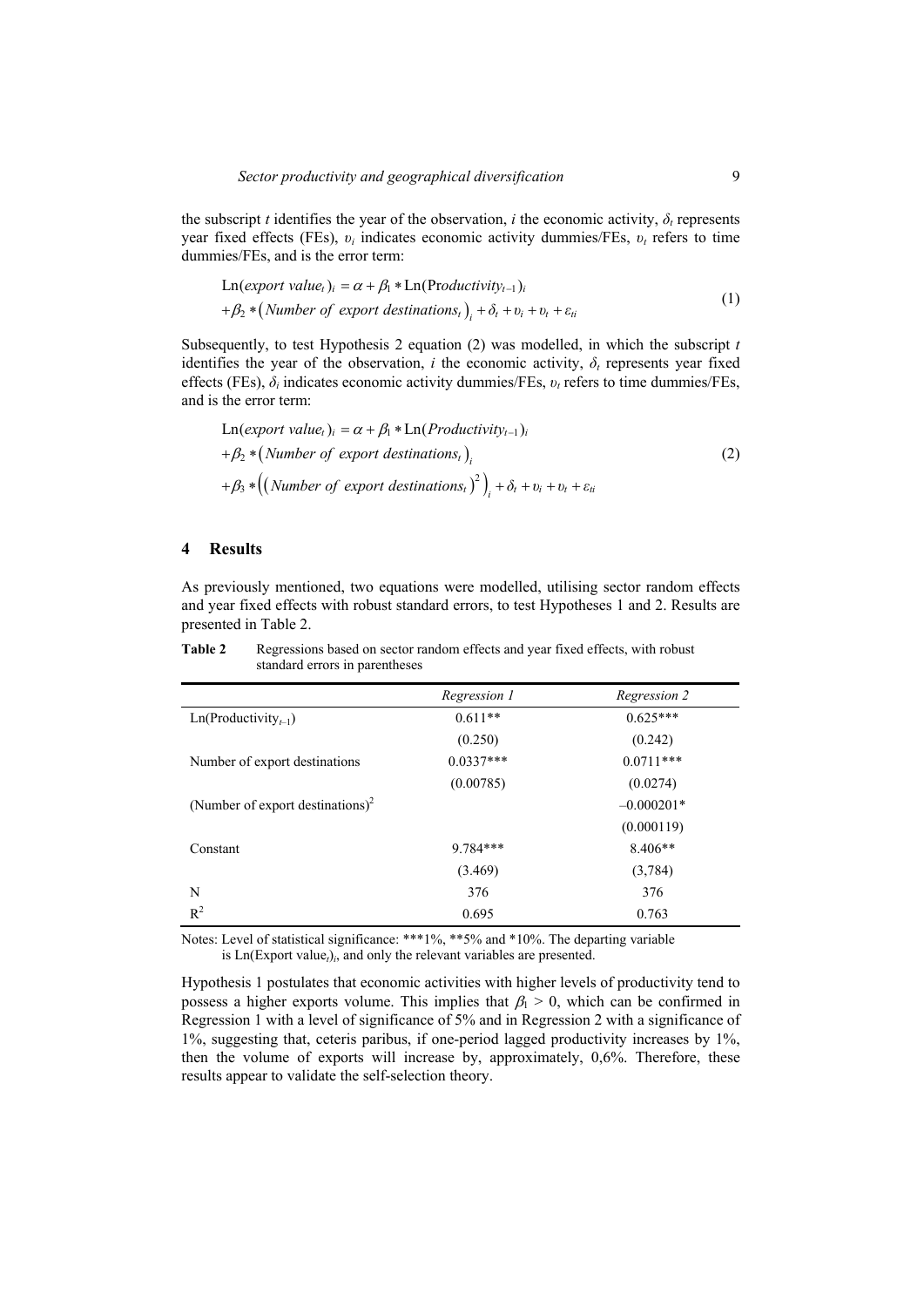Furthermore, Hypothesis 2 posits that the relationship between the degree of geographical diversification and the volume of exports displays an inverted U-shaped pattern. In this model, it implies that  $\beta_2 > 0$  and  $\beta_3 < 0$ . The results consistently support this hypothesis as  $\beta_2$  is positive and highly significant in both regressions ( $p < 0.01$ ) and  $\beta_3$ , the coefficient of the squared term, is negative, with a significance level of 10%. Hence, a larger number of export destinations seem to lead to a higher exports volume. However, there are diminishing returns in the effect of geographical diversification on the exports volume. Actually, and as it can be seen through Figure 3, after exporting to 165 countries, for each new destiny exports increase by almost 0%.



**Figure 3** Evidence of diminishing returns: exports increase less and less with the increase of geographical diversification (see online version for colours)

Also, it is interesting to note that overall, the model has a good fit. For instance, Regression 2 predicts correctly 76.3% of exports value.

# **5 Discussion and conclusions**

This study utilises sector-level data from Portugal to examine the relationship between the volume of exports and productivity and to analyse the liaison between exports and the degree of geographical diversification. The null hypotheses are:

- 1 economic activities with higher levels of productivity tend to possess a higher volume of exports
- 2 the relationship between the degree of geographical diversification and the volume of exports displays an inverted U-shaped pattern.

Hence, based on data from 32 economic activities and 197 countries, over the period of 2006 through 2017, the obtained results shed light over unaddressed questions and conflicting results on internationalisation literature.

First, it was found that a higher level of productivity increases the chances of registering a higher volume of exports, corroborating previous literature on the self-selection theory. This is probably due to the fact that more productive exporters are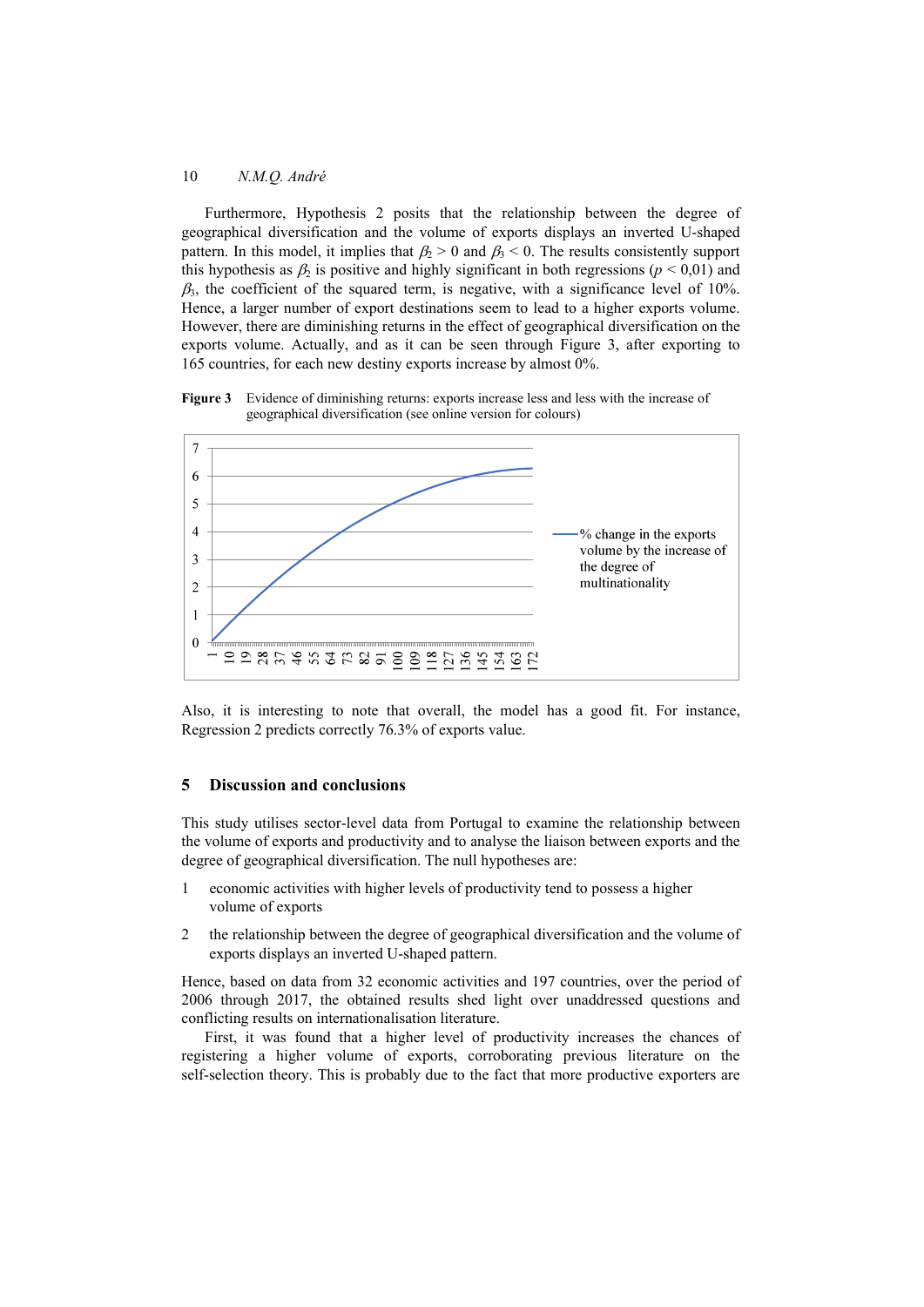more able to overcome the fixed costs necessary to engage in trade with foreign markets. That is, solely the companies with marginal costs low enough can generate the profits necessary to compensate the fixed costs associated with exporting. Besides, this theory also seems to be applicable to the specific case of the Portuguese conjecture, and namely to periods of financial distress.

Second, it was found an inverted U-shaped relationship between the degree of geographical diversification and the volume of exports. In this way, increased levels of geographical diversification are associated with higher volumes of exports, due to synergistic and diversification effects (e.g., wider access to foreign product innovation and technological knowledge, economies of scope and of scale and reduced impact of domestic economic and business fluctuations), and to the fact that amplifying commercial activity within the same region of origin allows for the exploitation of similarities in market behaviour and managerial knowledge across territories. However, taking into consideration that each country possesses specific economic, geographic, administrative and cultural characteristics, after a certain point geographical diversification may start to negatively affect the export volume, since bounded rationality may hinder managers' capacity to successfully deal with greater complexity linked to high levels of diversity, managerial capabilities become overly spread, coordination problems start arising and informational and transactional costs become excessive.

#### *5.1 Theoretical implications*

Results suggest that productivity and geographical diversification are significant variables affecting the volume of exports, contributing to our understanding of the factors that influence a potentially large share of an economy's GDP.

Moreover, this study contributes to the international economics literature by utilising macro data, grouped by economic activity, to empirically study the relationship between exports and productivity. Consequently, it efforts to enlighten a relevant research void (Polder et al., 2009; Arkolakis et al., 2010) and deviate from the limitations pointed out by Eaton et al. (2012).

Likewise, it contributes to the still embryonic research stream focusing on the relationship between geographical diversification and the volume of exports by shedding light on contradictory and inconsistent empirical results (Hirsch and Lev, 1971; Aulakh et al., 2000; Dhanaraj and Beamish, 2003; Shaver, 2011; Boehe and Jiménez, 2016), while addressing the quality criteria for international diversification research of Verbeke and Brugman (2009).

#### *5.2 Practical implications*

On the policy front, these findings suggest that export promotion policies are more effective if escorted by actions to assist industries to enhance their productivity. This will aid companies to enter foreign markets by acquiring a real competitive edge.

Therefore, even though the Portuguese direct export promotion policy has been utilised with success to support the Portuguese economy, it should be accompanied by productivity strengthening industrial policies, since productivity improvements seem to, by themselves, bolster exports.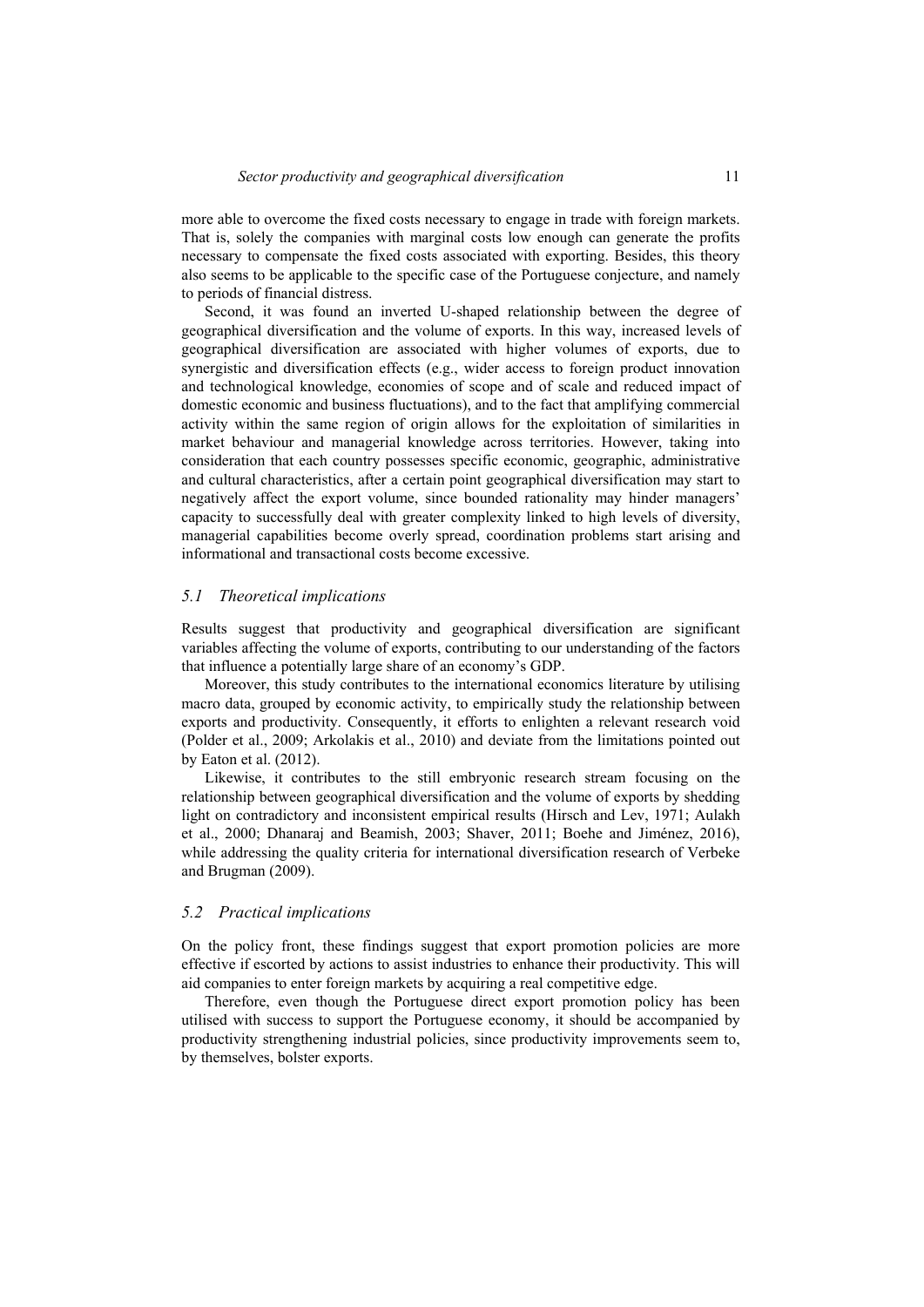This could be achieved, for instance, through policies that reduce bureaucracy, incentive innovation and R&D investment and the exploration of recent technologies.

Moreover, this research has direct managerial implications. The first one is that firms should try to increase productivity to augment their volume of exports, but they should do it before engaging in foreign trade because, since there are fixed costs linked with exporting, only companies with marginal costs low enough can compete in foreign trade.

This productivity enhancement can be achieved by, for instance, utilising technology to improve their operations (e.g., internet of things, Industry 4.0, artificial intelligence, automatisation, communication tools, e-purchasing, smart inventory control systems, etc.) betting on innovation and differentiation (Aw et al., 2007; Lileeva and Trefler, 2010), building a constructive attitude and participation of management, creating a positive work environment atmosphere, and incentivising proactive employees (Kumar et al., 2016).

Secondly, to sell more abroad, companies should diversify their export destinations. Nevertheless, there seems to exist a trade-off between augmenting the degree of multinationalisation and performance, as after a certain level of geographical diversification exports start to decay.

### *5.3 Limitations and directions for further research*

Commonly to previous studies, this academic work has limitations. For instance, labour productivity was utilised to draw general conclusions concerning productivity. In this way, it would also be interesting to take into consideration and include data for capital productivity in the model to assess if results hold, even though this information is not currently available.

In addition, it could be asked: is the high productivity of economic activities that self-select into export markets a result of an exogenous random shock (e.g., the Portuguese crisis, or the reforms and incentives given by the Portuguese government to increase exports), or of a strategy to plan the entry into foreign markets? New studies addressing this question would be welcomed.

Another limitation may be that the Hausman test recommends the utilisation not only of year fixed effects, but also of sector fixed effects (even though, as previously mentioned, random effects have been used in other self-selection studies) to help control any possible variability at the economic activity level.

All and all, much academic research remains to be built to mature our comprehension of the impact of productivity on international trade. For instance, while data on foreign direct investment is not currently available, due to Portuguese legislative limitations, if it becomes publicly accessible it will allow for additional analyses to be carried out to provide a more comprehensive picture of the relationship between exports and imports and FDI and their role on economic growth.

This study is based on data for 32 economic activities, and while more information is not currently available, it might be that it becomes obtainable in the future. Therefore, upcoming projects testing the studied relationships and using figures for other economic activities will be saluted.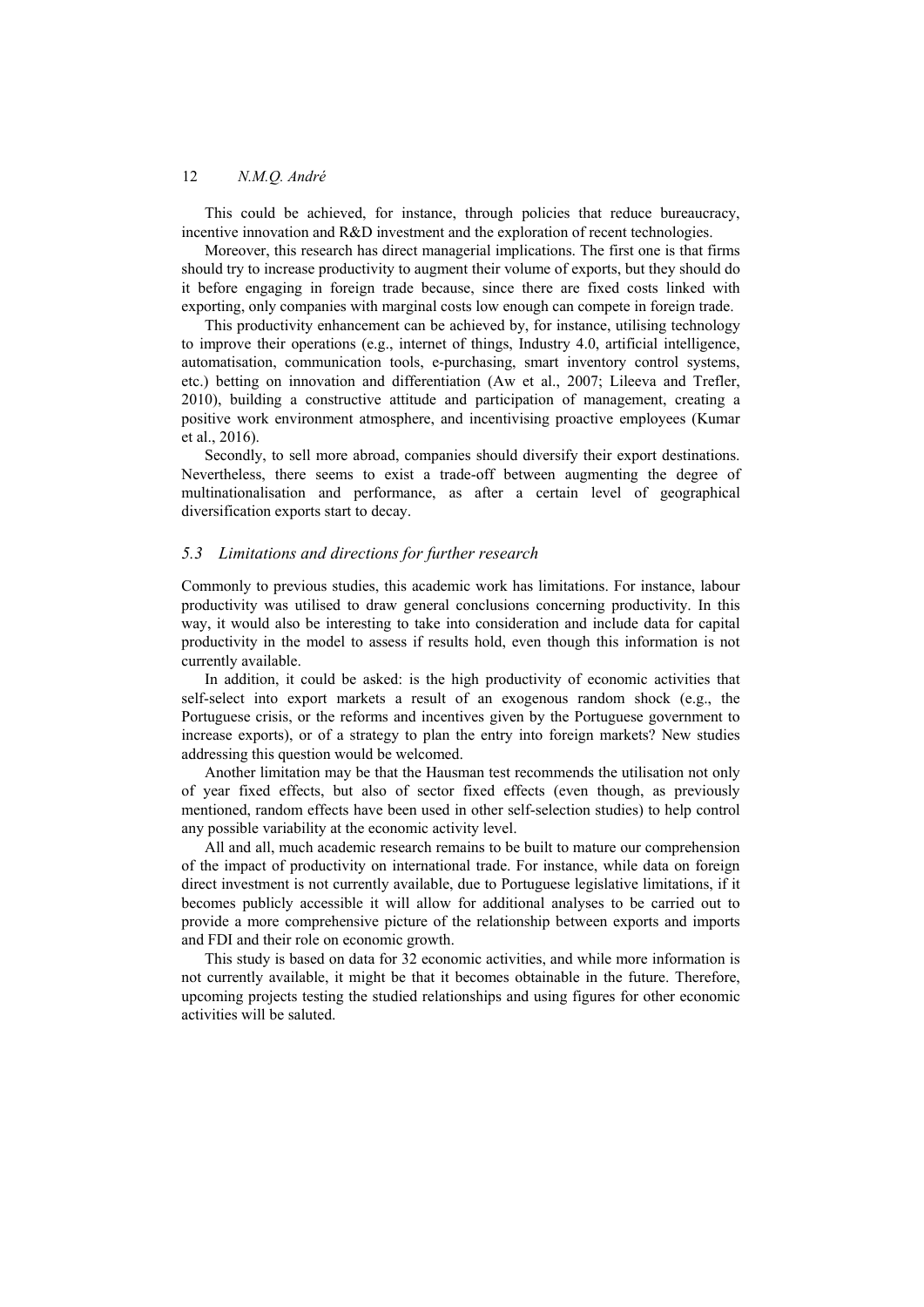## **Acknowledgements**

I would like to give many thanks to Professor Emanuel Gomes, Universidade Nova de Lisboa, for all the invaluable and constructive suggestions. I am also very grateful to the reviewers for their helpful comments in improving the paper.

### **References**

- Abouellial, E. and Dioquino, M. (2015) 'The determinants of export diversification at all margins case study: South Korea', *International Journal of Scientific & Engineering Research*, Vol. 6, No. 2, pp.526–532.
- Alves, R. (2017) *Portugal: A Paradox in Productivity*, Vol. 70, GEE Papers.
- Andraz, J. and Rodrigues, P. (2010) 'What causes economic growth in Portugal: exports or inward FDI?', *Journal of Economic Studies*, Vol. 37, No. 2, pp.267–287.
- Aquilante, T. and Vendrell-Herrero, F. (2019) *Bundling and Exporting: Evidence from German SMEs*, Vol. 781, Bank of England Working Paper.
- Arkolakis, C., Costinot, A. and Rodríguez-Clare, A. (2010) 'New trade model, same old gains?', *American Economic Review*, Vol. 102, No. 1, pp.94–130.
- Aulakh, P., Kotabe, M. and Teegen, H. (2000) 'Export strategies and performance of firms from emerging economies: evidence from Brazil, Chile, and Mexico', *The Academy of Management Journal*, June, Vol. 43, No. 3, pp.342–361.
- Aw, B., Chung, S. and Roberts, M. (2000) 'Productivity and turnover in the export market: microlevel evidence from the Republic of Korea and Taiwan (China)', *World Bank Economic Review*, January, Vol. 14, No. 1, pp.65–90.
- Aw, B.Y., Roberts, M.J. and Winston, T. (2007) 'Export market participation, investments in R&D and worker training, and the evolution of firm productivity', *The World Economy*, Vol. 30, pp.83–104.
- Ayadi, M. and Matoussi, W. (2014) *From Productivity to Exporting or Vice Versa? Evidence from Tunisian Manufacturing Sector*, Working Paper No. 214, African Development Bank Group.
- Balassa, B. (1988) 'Outward orientation', *Handbook of Development Economics*, Vol. 2, North-Holland, Amsterdam.
- Barney, J. (1991) 'Firm resources and sustained competitive advantage', *Journal of Management*, Vol. 17, No. 1, pp.99–120.
- Bartov, E., Bodnar, G. and Kaul, A. (1996) 'Exchange rate variability and the riskiness of US multinational firms: evidence from the breakdown of the Bretton Woods system', *Journal of Financial Economics*, Vol. 42, pp.105–132.
- Beckerman, W. (1962) 'Projecting Europe's growth', *Economic Journal*, Vol. 72, No. 288, pp.912–925.
- Benvignati, A. (1987) 'Domestic profit advantages of multinational firms', *The Journal of Business*, University of Chicago Press, July, Vol. 60, No. 2, pp.449–461.
- Bernard, A.B. and Jensen, J.B. (1999) 'Exceptional exporter performance: cause, effect or both?', *Journal of International Economics*, Vol. 47, No. 1, pp.1–25.
- Berry, H., Guillen, M.F. and Zhou, N. (2010) 'An institutional approach to crossnational distance', *Journal of International Business Studies*, Vol. 41, No. 9, pp.1460–1480.
- Bhagwati, J. (1988) 'Export-promoting trade strategy: issues and evidence', *The World Bank Research Observer*, Vol. 3, No. 1, pp.27–57.
- Bloodgood, J., Sapienza, H.J. and Almeida, J.G. (1996) 'The internationalisation of new high-potential US ventures: antecedents and outcomes', *Entrepreneurship Theory and Practice*, Vol. 20, No. 4, pp.61–76.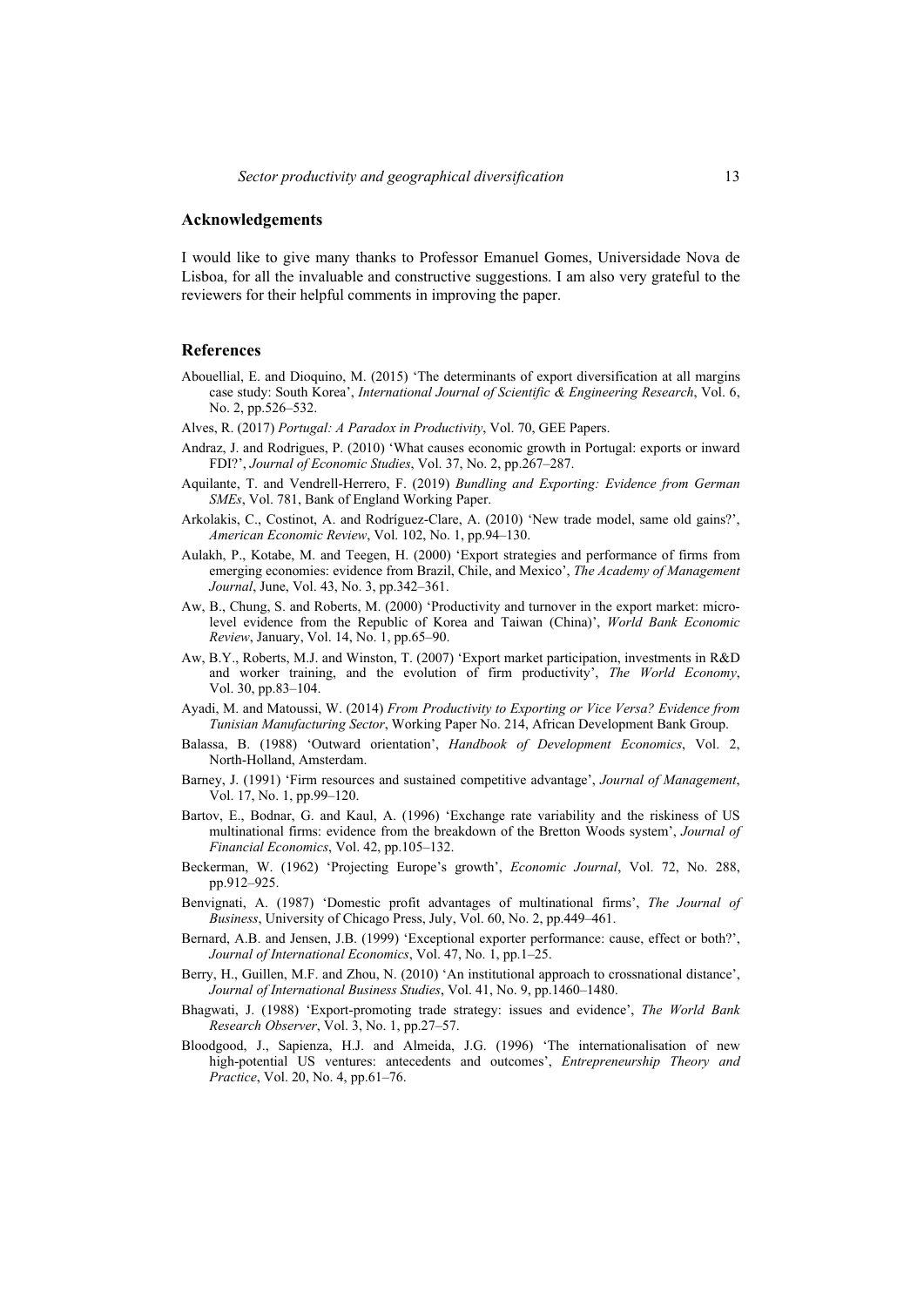- Boddewyn, J., Soehl, R. and Picard, J. (1987) 'Standardization in international marketing: is Ted Levitt in fact right?', *Business Horizons*, Vol. 29, No. 6, pp.69–75.
- Boehe, D. and Jiménez, A. (2016) 'How does the geographic export diversification–performance relationship vary at different levels of export intensity?', *International Business Review*, Vol. 25, No. 6, pp.1262–1272.
- Cassiman, B. and Golovko, E. (2011) 'Innovation and internationalization through exports', *Journal of International Business Studies*, Vol. 42, No. 1, pp.56–75.
- Cieslik, J., Kaciak, E. ang Welsh, D. (2012) 'The impact of geographic diversification on export performance of small and medium-sized enterprises (SMEs)', *Journal of International Entrepreneurship*, Vol. 10, pp.70–93.
- Clerides, S., Lach, S. and Tybout, J. (1998) 'Is learning-by-exporting important? Microdynamic evidence from Colombia, Mexico, and Morocco', *Quarterly Journal of Economics*, Vol. 113, No. 3, pp.903–947.
- Contractor, F., Kundu, S. and Hsu, C. (2003) 'A three-stage theory of international expansion: the link between multinationality and performance in the service sector', *Journal of International Business Studies*, Vol. 34, No. 1, pp.5–18.
- Dhanaraj, C. and Beamish, P. (2003) 'A resource-based approach to the study of export performance', *Journal of Small Business Management*, Vol. 41, No. 3, pp.242–261.
- Dow, D. and Karunaratna, A. (2006) 'Developing a multidimensional instrument to measure psychic distance stimuli', *Journal of International Business Studies*, Vol. 37, No. 5, pp.578–602.
- Eaton, J., Kortum, S. and Sotelo, S. (2012) *International Trade: Linking Micro and Macro*, NBER Working Paper No. 17864.
- Edwards, S. (1998) 'Openness, productivity and growth: what do we really know?', *Economic Journal*, Vol. 108, No. 447, pp.383–398.
- Feenstra, R. (1995) 'Estimating the effects of trade policy', *Handbook of International Economics*, Elsevier, Chapter 30, Vol. 3, pp.1553–1595.
- Ghemawat, P. (2001) 'Distance still matters: the hard reality of global expansion', *Harvard Business Review*, Vol. 79, pp.137–147.
- Gomes, E., Vendrell-Herrero, F., Mellahic, K., Angwind, D. and Sousa, C. (2017) 'Testing the self-selection theory in high corruption environments: evidence from exporting African SMEs', *International Marketing Review*, Vol. 35, No. 5, pp.733–759.
- Gomes, L. and Ramaswamy, K. (1999) 'An empirical examination of the form of the relationship between multinationality and performance', *J. Int. Bus. Stud.*, Vol. 30, pp.173–187.
- Grant, C. (1987) 'Improving instructional productivity through facility design and management', *Natl. Prod. Rev.*, Vol. 6, No. 3, pp.224–233.
- Havrylyshyn, O. (1990) 'Trade policy and productivity gains in developing countries: a survey of the literature', *World Bank Research Observer*, Vol. 5, No. 1, pp.1–24.
- Helpman, E., Melitz, M.J. and Yeaple, S.R. (2004) 'Export versus FDI with heterogeneous firms', *American Economic Review*, Vol. 94, No. 1, pp.300–316.
- Herzer, D. and Nowak-Lehnmann, D.F. (2006) 'What does ? An econometric analysis', *Applied Economics*, Vol. 38, No. 15, pp.1825–1838.
- Hirsch, S. and Lev, B. (1971) 'Sales stabilization through export diversification', *The Review of Economics and Statistics*, Vol. 53, No. 3, pp.270–277.
- Hitt, M., Hoskisson, R. and Kim, H. (1997) 'International diversification: effects on innovation and firm performance in product-diversified firms', *The Academy of Management Journal*, Vol. 40, No. 4, pp.767–798.
- Johanson, J. and Vahlne, J.E. (1977) 'The internationalization process of the firm: a model of knowledge development and increasing foreign market commitments', *Journal of International Business Studies*, Vol. 8, pp.23–32.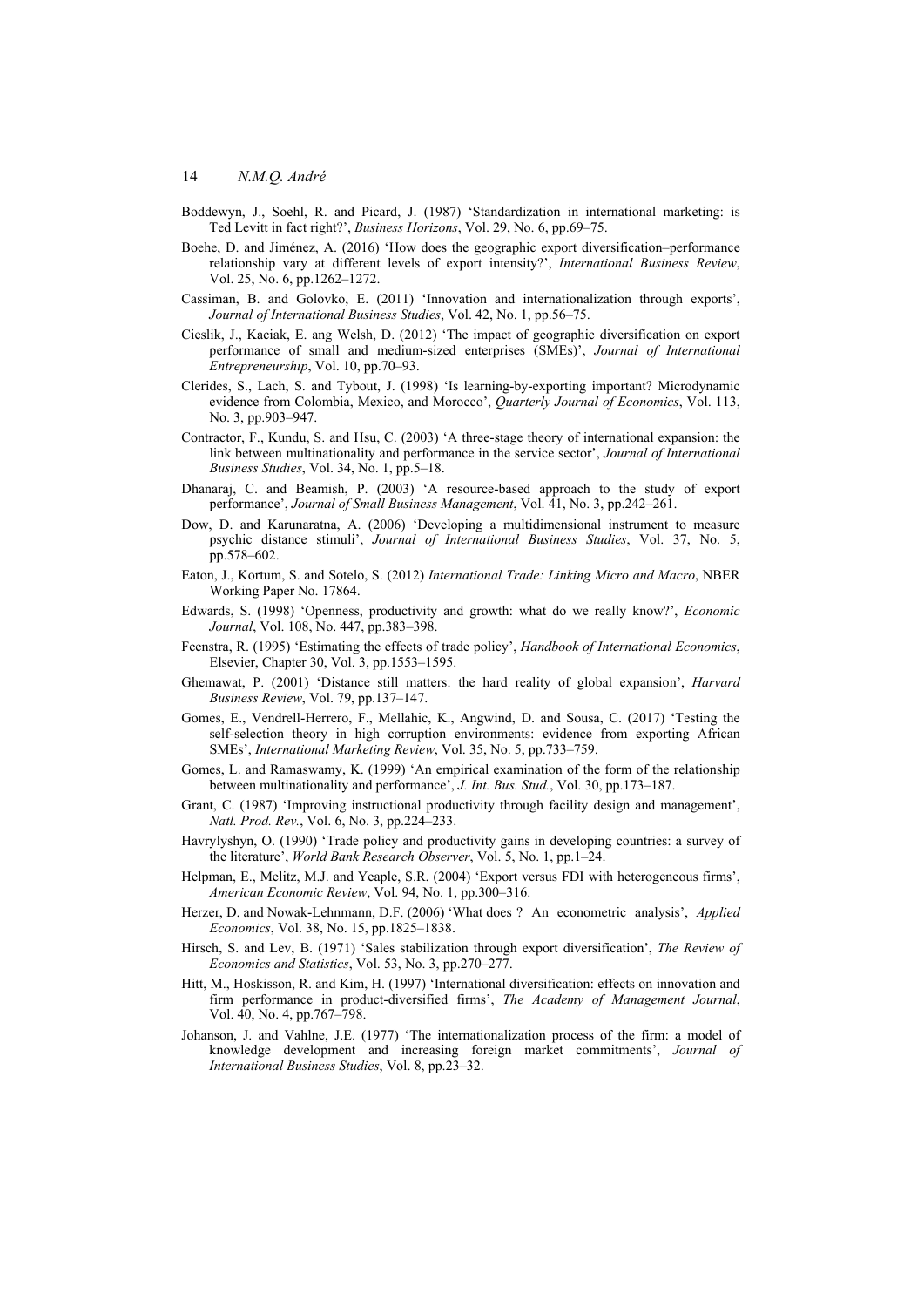- Kaldor, N. (1970) 'The case for regional policies', *Scottish Journal of Political Economy*, Vol. 17, No. 3, pp.337–448.
- Kogut, B. (1985) 'Designing global strategies: comparative and competitive value-added chains', *MIT Sloan Management Review*, Magazine Summer.
- Kumar, S., Duhan, M., Haleem, A. and Zhou, Z. (2016) 'Evaluation of factors important to enhance productivity', *Cogent Engineering*, Vol. 3, No. 1.
- Lafuente, E., Stoian, M.C. and Rialp, J. (2015) 'From export entry to deinternationalisation through entrepreneurial attributes', *Journal of Small Business and Enterprise Development*, Vol. 22, No. 1, pp.21–37.
- Levinthal, D. and Warglien, M. (1999) 'Landscape design: designing for local action in complex worlds', *Organization Science*, Vol. 10, No. 3, pp.342–357.
- Lileeva, A. and Trefler, D. (2010) 'Improved access to foreign markets raises plant-level productivity… for some plants', *Quarterly Journal of Economics*, Vol. 125, No. 3, pp.1051– 1099.
- Loecker, J. (2007) 'Do exports generate higher productivity? Evidence from Slovenia', *Journal of International Economics*, Vol. 73, No. 1, pp.69–98.
- Love, J. and Mansury, M. (2007) 'Exporting and productivity in business services: evidence from the United States', *International Business Review*, Vol. 18, No. 6, pp.630–642.
- Melitz, M. (2003) 'The impact of trade on intra-industry reallocations and aggregate industry productivity', *Econometrica*, Vol. 71, No. 6, pp.1695–1725.
- Newman, C., Rand, J., Tarp, F. and Anh, N. (2017a) 'Exporting and productivity: learning from Vietnam', *Journal of African Economies*, Vol. 26, No. 1, pp.67–92.
- Peng, M.W. (2001) 'The resource-based view and international business', *Journal of Management*, Vol. 27, No. 6, pp.803–829.
- Polder, M., Veldhuizen, E., Bergen, D. and Pijll, E. (2009) *Micro and Macro Indicators of Competition: Comparison and Relation with Productivity Change*, MPRA Paper No. 18898.
- Ramaswamy, R. (1993) 'Multinationality and performance: an empirical examination of the moderating effect of configuration', *Academy of Management Meeting*, pp.142–146.
- Reeb, D., Kwok, C. and Baek, H. (1998) 'Systematic risk of the multinational corporation', *Journal of International Business Studies*, Vol. 29, pp.263–279.
- Ruigrok, W., Amann, W. and Wagner, H. (2007) 'The internationalization-performance relationship at Swiss firms: a test of the S-shape and extreme degrees of internationalization', *Management International Review*, Vol. 47, pp.349–368.
- Sharma, C. and Mishra, R.K. (2011) 'Does export and productivity growth linkage exist? Evidence from the Indian manufacturing industry', *International Review of Applied Economics*, Vol. 25, No. 6, pp.633–652.
- Shaver, M. (2011) 'The benefits of geographic sales diversification: how exporting facilitates capital investment', *Strategic Management Journal*, Vol. 32, No. 10, pp.1046–1060.
- Stanley, D. and Bunnag, S. (2001) 'A new look at the benefits of diversification: lessons from Central America', *Applied Economics*, Vol. 33, No. 11, pp.1369–1383.
- Vendrell-Herrero, F., Gomes, E., Mellahi, K. and Child, J. (2017) 'Building international business bridges in geographically isolated areas: the role of foreign market focus and outward looking competences in Latin American SMEs', *Journal of World Business*, Vol. 52, No. 4, pp.489–502.
- Verbeke, A. and Brugman, P. (2009) 'Triple-testing the quality of multinationality–performance research: an internalization theory perspective', *International Business Review*, Vol. 18, No. 3, pp.265–275.
- Vu, H., Holmes, M., Tran, T. and Lim, S. (2016) 'Firm exporting and productivity: what if productivity is no longer a black box', *Baltic Journal of Economics*, Vol. 16, No. 2, pp.95– 113.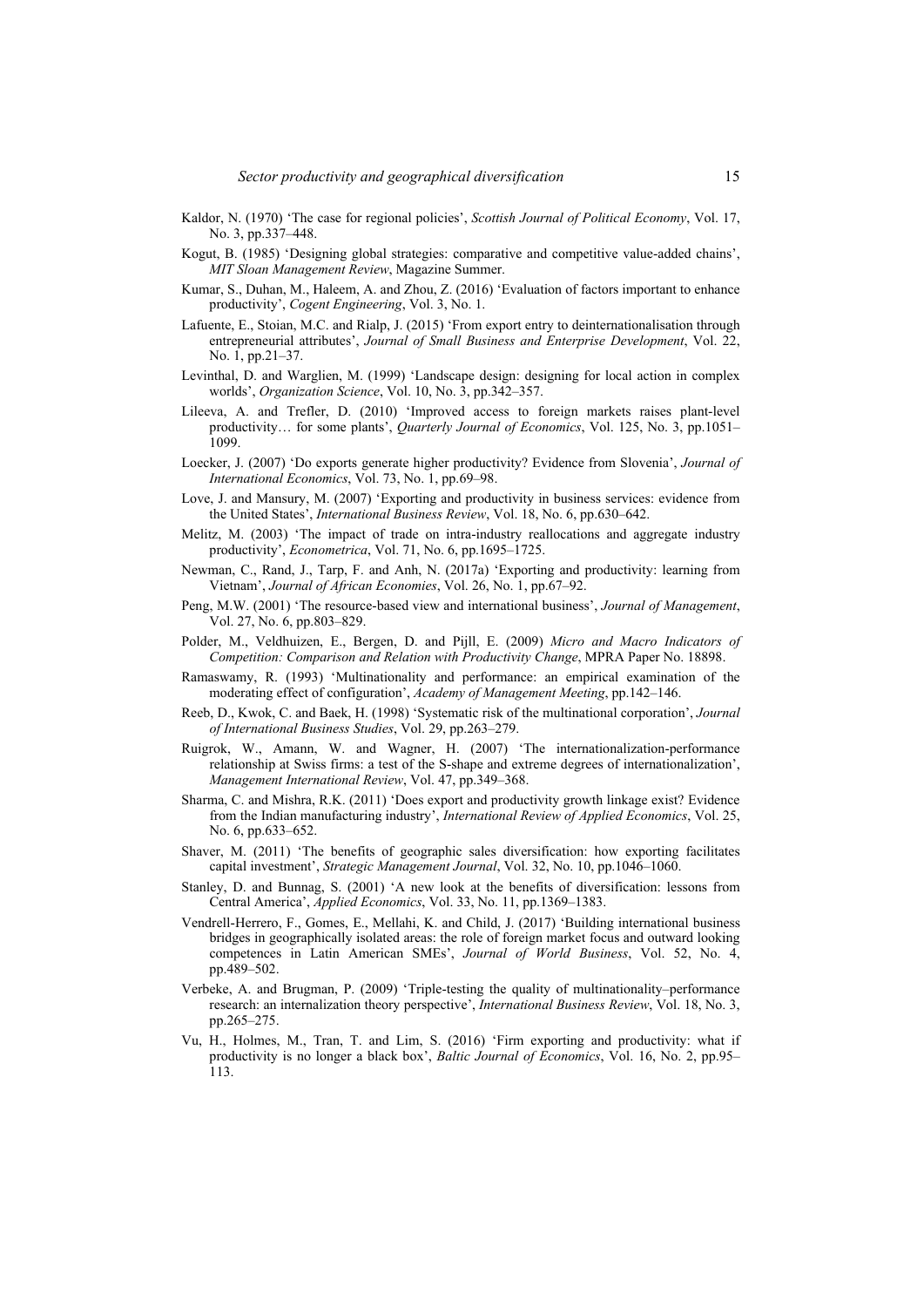- Wagner, J. (2007) 'Exports and productivity: a survey of the evidence from firm level data', *The World Economy*, Vol. 30, No. 1, pp.60–82.
- Wernerfelt, B. (1984) 'A resource-based view of the firm', *Strategic Management Journal*, Vol. 5, No. 2, pp.272–280.
- Yang, C. (2003) 'Exporting and productivity: a firm-level analysis of the Taiwan electronics industry', *The Developing Economies*, Vol. 41, No. 3, pp.340–361.

## **Notes**

1 Even though total factor productivity would be a more suitable benchmark, it was not utilised due to lack of information on capital productivity. However, labour productivity is a widely used measure, and therefore it is fairly utilised here.